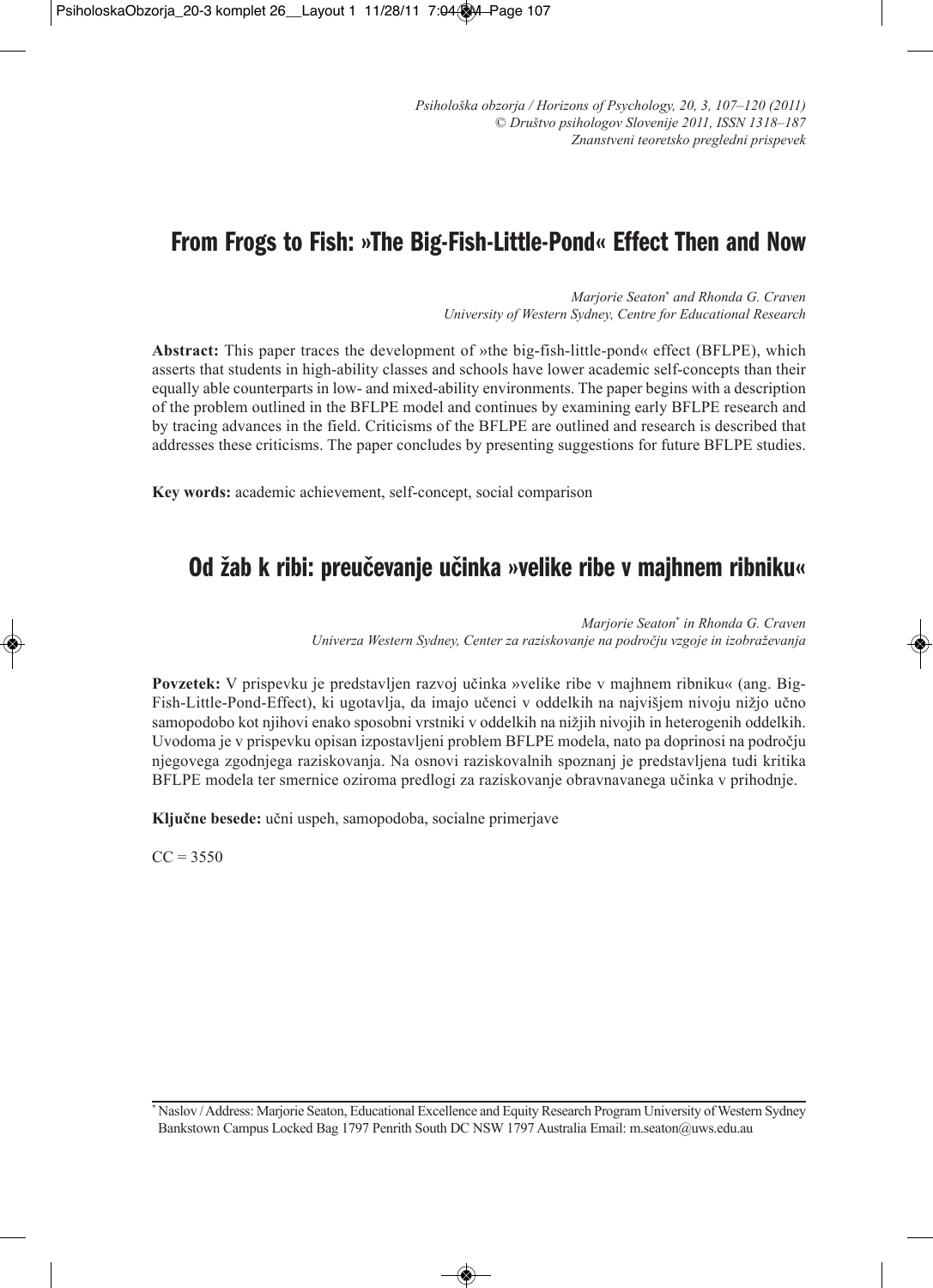In the first study to demonstrate the big-fish-little-pond effect (BFLPE), Davis (1966) reviewed the career decisions of college men attending colleges of different academic standards. He found that students who were high achievers had higher career ambitions if good grades were easily obtained in the college they attended compared to equally able students who attended colleges where good grades were harder to receive. Using the maxim "It is better to be a big frog in a small pond than a small frog in a big pond" (Davis, 1966, p. 31), he warned parents against sending their sons to top performing colleges if they thought their sons would be among the poorer performing students. Hence, the first reference in the literature pertaining to the effect now known as the BFLPE did not mention fish; rather it talked about frogs!

Since Davis's (1966) study was published, the phenomenon that he noted has been widely researched, especially by Marsh and his colleagues (e.g., Craven, Marsh, & Print, 2000; Marsh & Hau, 2003; Marsh, Kong, & Hau, 2000; Marsh & Parker, 1984; Marsh et al., 2008) and is now known as "the big-fish-little-pond effect" (BFLPE). This paper begins with a description of the problem outlined in the BFLPE model, examines early BFLPE research, traces advances in the field, addresses some criticisms of the BFLPE, and finishes by presenting options for future BFLPE studies.

# **The BFLPE Model**

# **Overview**

The BFLPE model links academic self-concept (defined as one's knowledge and perceptions about one's academic ability; Bong & Skaalvik, 2003), with individual and school or class-average achievement. The model posits that individual ability and academic self-concept are both positively associated with academic self-concept, but that school- and class-average ability are negatively related to academic self-concept (see Figure 1). According to this model, one's academic self-concept partly depends on one's own ability and partly on the ability of other students in one's class or school. This comparison with classmates is at the heart of the BFLPE, as it is postulated that students use this frame of reference as one basis for forming their academic self-concepts.

An example may help elucidate the underlying relations posited in the BFLPE model. Consider two equally able female students who are in their first year of high school. Both were at the top of their year group in primary school, having excelled in school-based tests, standardised state-wide tests, and external academic competitions. Since they both have high-ability, their academic self-concepts are high. However, one student attends the local comprehensive high school, a school that does not select students based on academic merit, while the other student attends an academically selective school in the next suburb. The student in the comprehensive high school is performing well academically and so feels good about her abilities. Also, compared to the other students in the school, thisstudent is among the most intelligent, being at the top of the year group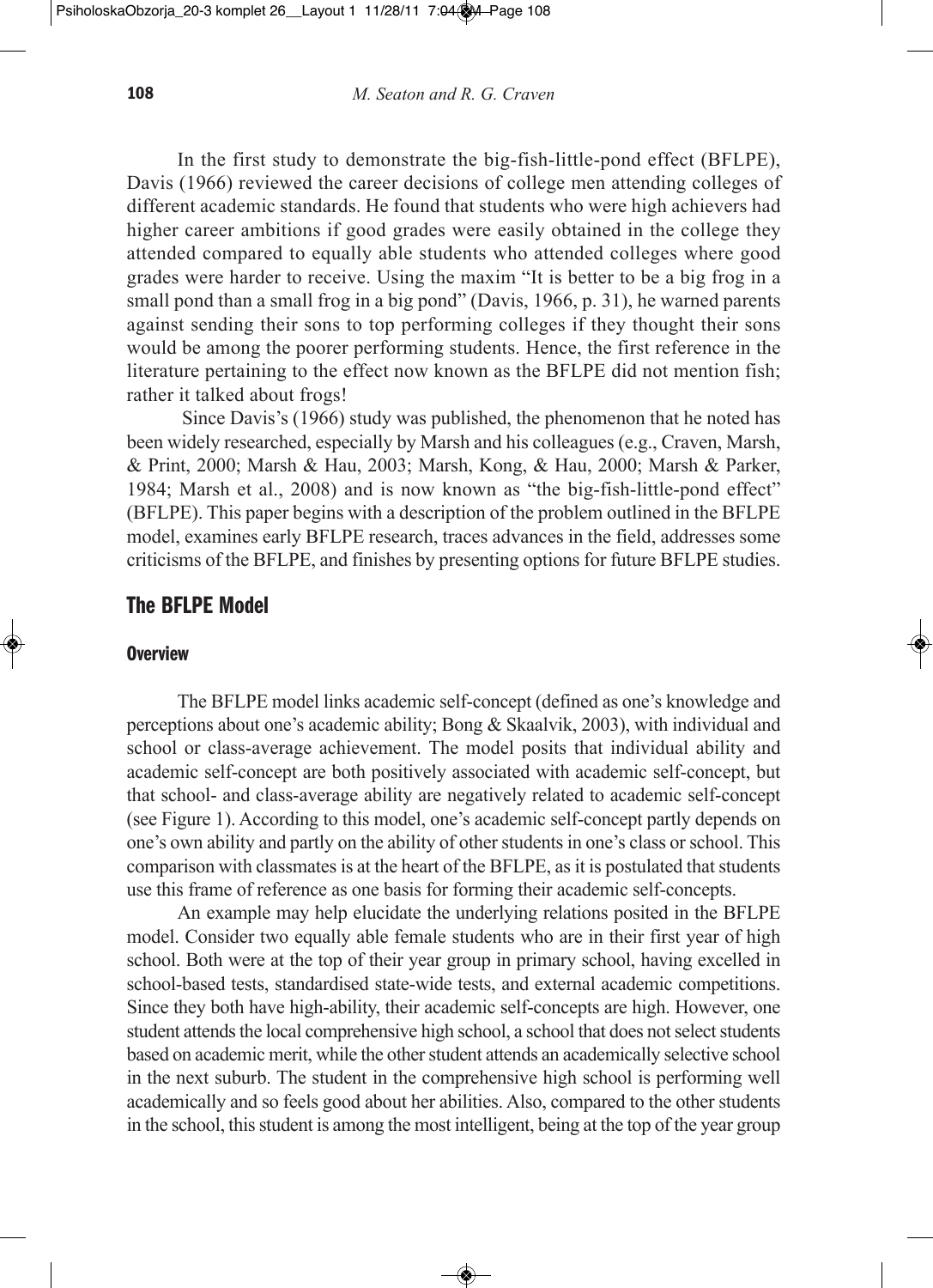(a big fish in a little pond). The student who attends the academically selective high school is performing around the middle of the year group. There are many other extremely intelligent students at this school, and competition for grades is fierce. Compared to these other students, this student feels that she is not very intelligent (a little fish in a big pond). Compared to the student who attends the local comprehensive school, the academic self-concept of the student who attends the academically selective school islower: The environment of the academically selective school has had a negative effect on this student's academic self-concept (the BFLPE). Hence, while individual ability is positively related to one's level of academic self-concept, in classes or schools where the ability level is higher, equally able students tend to have lower academic self-concepts than students who are educated in settings where the average ability or achievement levels of classmates is lower. This positive relation between individual ability and academic self-concept and the negative relation between class- and school-average ability and academic self-concept are depicted in Figure 1.



*Figure 1.* The Big-Fish-Little-Pond Effect. Adapted from "Big-fish-little-pond-effect on academic self-concept.Across-cultural (26 country) test of the negative effects of academically selective schools", by H. W. Marsh, & K. Hau, 2003, American Psychologist, 58(5), p. 369. Copyright 2003 by the American Psychological Association.

# **Does the BFLPE Matter?**

Does it matter if students do not have an accurate perception of their abilities – an accurate self-concept? Self-concept research, especially research pertaining to the reciprocal effects model (REM; for review see Marsh & Craven, 2006), would suggest that having a lower self-concept does matter. REM research has demonstrated that academic self-concept and achievement have a dynamic and mutually reinforcing relation whereby self-concept shares a causal relation with subsequent achievement and achievement shares a causal relation with subsequent academic self-concept (see Figure 2). As such, prior academic achievement is significantly positively associated with subsequent academic self-concept and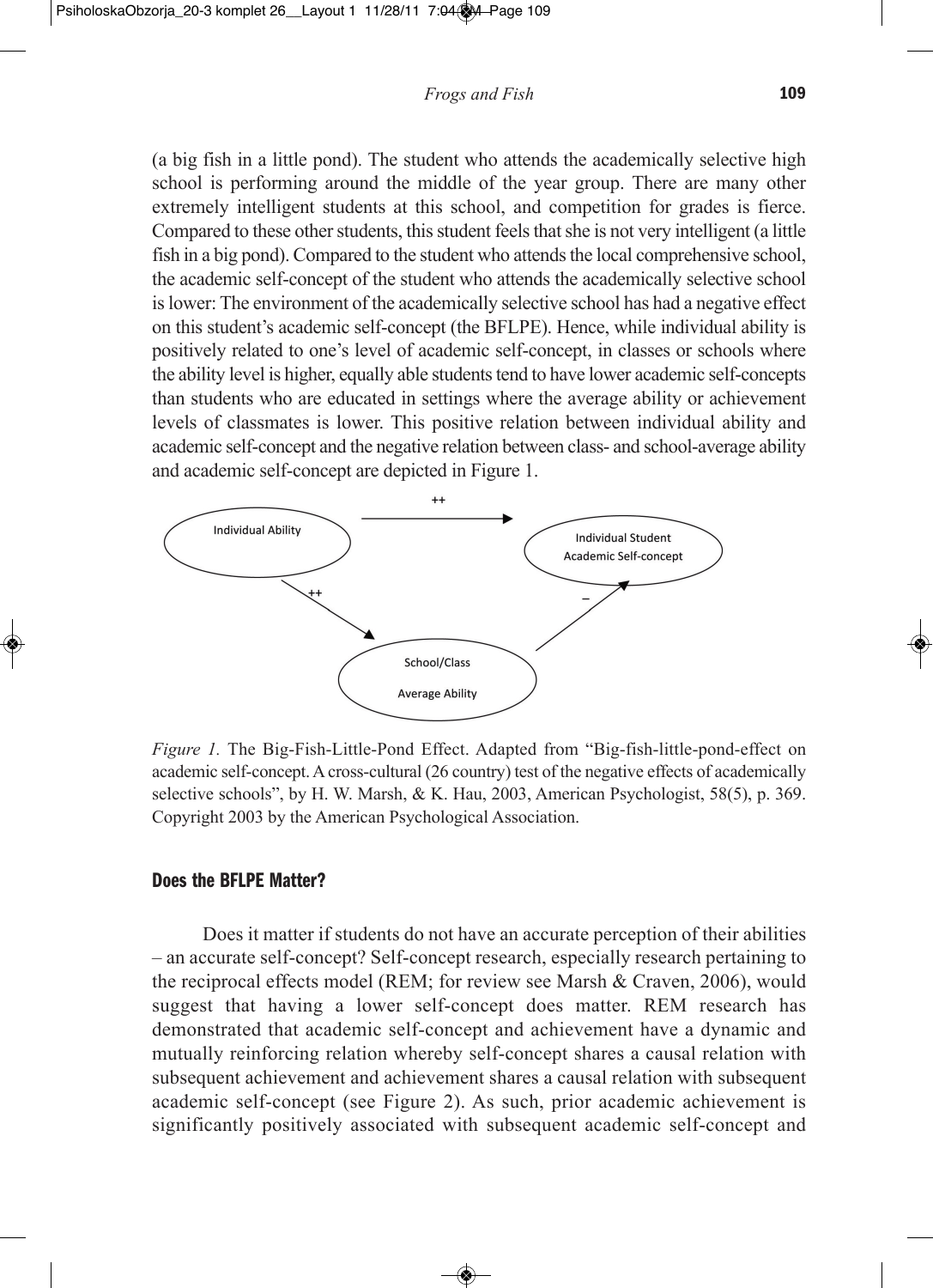controlling for individual ability, prior self-concept is also significantly positively related to subsequent achievement (e.g., Guay, Marsh, & Boivin, 2003; Marsh & Craven, 2006; Marsh, Trautwein, Lüdtke, Köller, & Baumert, 2005; Marsh & Yeung, 1997; Muijs, 1997; Valentine & Dubois, 2005).



*Figure 2.* Reciprocal Effects Model. Adapted from "Self-concept theory, measurement and research into practice: The role of self-concept in Educational Psychology", by H. W. Marsh, 2007. Copyright 2007 by British Psychological Society.

The implications of the REM for educational interventions are clear. To maximise the full potential of students and ensure achievement gains are enduring, both academic self-concept in a specific domain (e.g., mathematics) and achievement (e.g., skills training in solving a mathematical problem) need to be targeted simultaneously. Hence, if attending high-ability schools lowers academic self-concept as in the BFLPE and lower academic self-concept has been associated with lower achievement as in the REM, then having a lower self-concept of one's abilities does matter, as self-concept shares a causal relation with subsequent achievement.As such, high-ability students who attend high-ability schools may not be performing to their potential. Moreover, despite the pervasive significance of a positive self-concept in obtaining favourable achievement outcomes, research has shown that when compared with similar ability students in average- and low-ability schools, students in highability schools are more likely to have lower general self-concepts, lower grade point averages, and lower educational and occupational aspirations (Marsh, 1991). This is of concern as these high ability students are the future of tomorrow.

# **Criticisms of BFLPE Research**

Dai and Rinn (2008) have been the most notable critics of the BFLPE paradigm. Inter alia, they have argued that the BFLPE paradigm implicitly assumes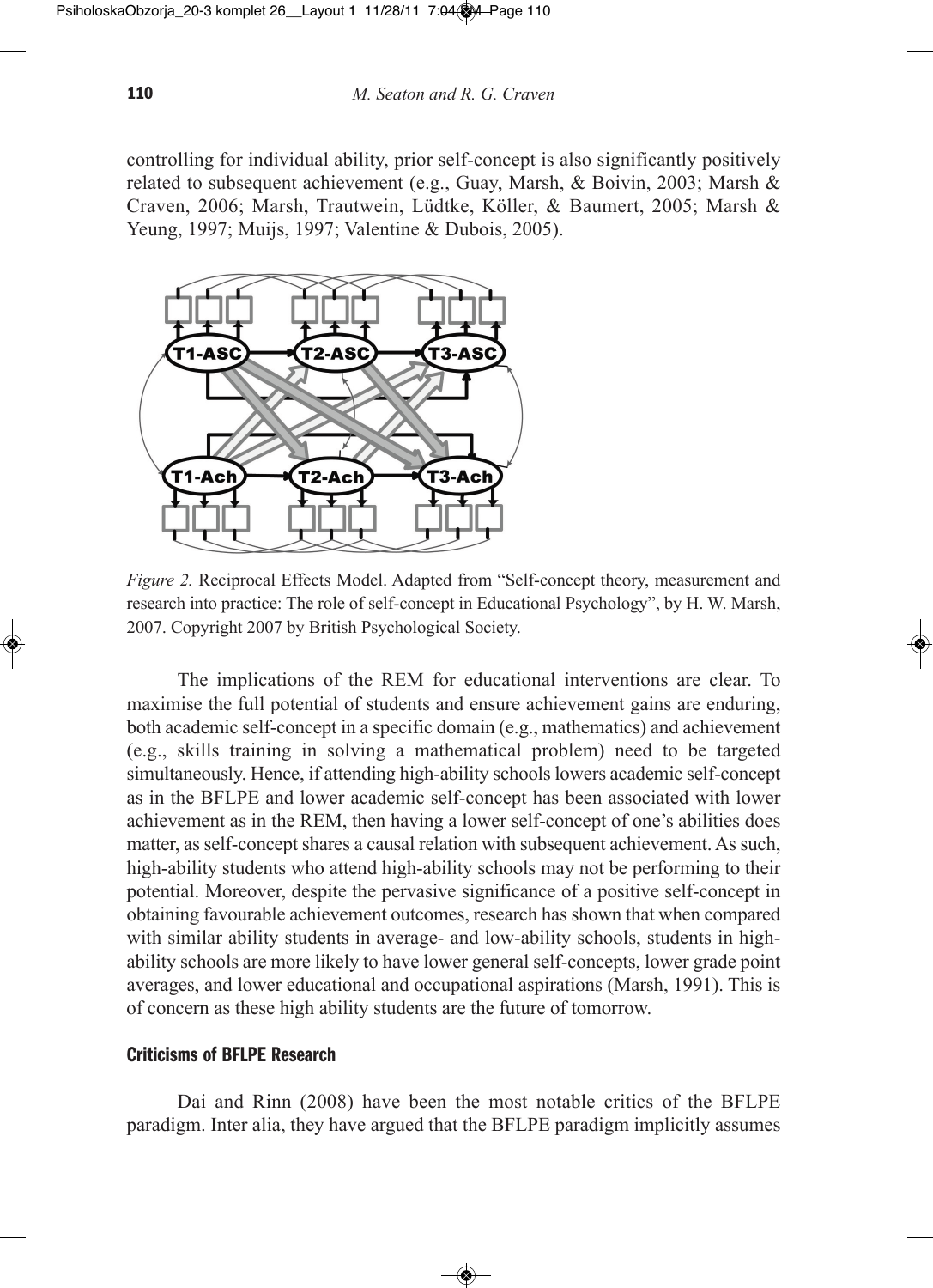that social comparison is involved in the effect, rather than directly measuring it. They have also contended that BFLPE research has not focused on potential BFLPE mediators or moderators, that the effect is short-lived, and that the effect sizes associated with the BFLPE are not large enough to warrant attention. While a full discussion of these and the other issues raised by Dai and Rinn is outside the scope of this article and have been addressed elsewhere (Marsh et al., 2008), as will be seen in the ensuing discussion, these criticisms have been the focus of BFLPE research and are in the process of being addressed by BFLPE researchers.

# **BFLPE Research**

# **Early Research**

In their meta-analysis investigating the effects of ability grouping on high school students, Kulik and Kulik (1982) located 15 studies that reported self-concept results. Their analyses indicated that the average effect of grouping on self-concept was almost zero, which they considered trivial and concluded that ability grouping had little effect on self-concept. However, Marsh (1984) argued that this conclusion was based on average results and that if different ability groupings (e.g., high-ability students in high-ability schools versus high-ability students in low-ability schools) were considered, then the effect of ability grouping on self-concept would be substantially greater. In support of this argument, Marsh described a study – the Marsh and Parker (1984) study – that was designed to replicate previous research that had displayed a "paradoxically negative correlation between school-average SES and self-concept" (Marsh, 1987, pp. 282 – 283).

The Marsh and Parker (1984) study assessed the self-concepts of 305 sixth grade Australian students from high and low SES schools. On average, students in the high SES schools had slightly above average IQ scores  $(M=109, SD=13.1)$ , while those in the low SES schools had IQ scores slightly below average  $(M = 96, SD = 13.1)$ . Thus, these students were not explicitly streamed according to ability, but de facto ability grouping occurred as a consequence of differing SES levels. Their results showed that whereas academic ability had a positive impact on academic self-concept, when individual ability was controlled, the effect of school-average ability on academic self-concept was negative  $-$ a BFLPE. Equally able students in the high-ability/high SES schools had lower academic self-concepts than students in the low-ability/low SES schools. This study was one of the first to provide evidence of the negative effects of school-average achievement on academic self-concept – the BFLPE. This early research has spawned numerous BFLPE studies examining the BFLPE for different levels of education, testing its impact on different educational outcomes, its lasting effects, the generalisability of the BFLPE, studies examining how students may bask in the reflected glory of attending a high-ability school, and an assessment of potential moderating constructs. In the following sections we provide an overview of some aspects of this research.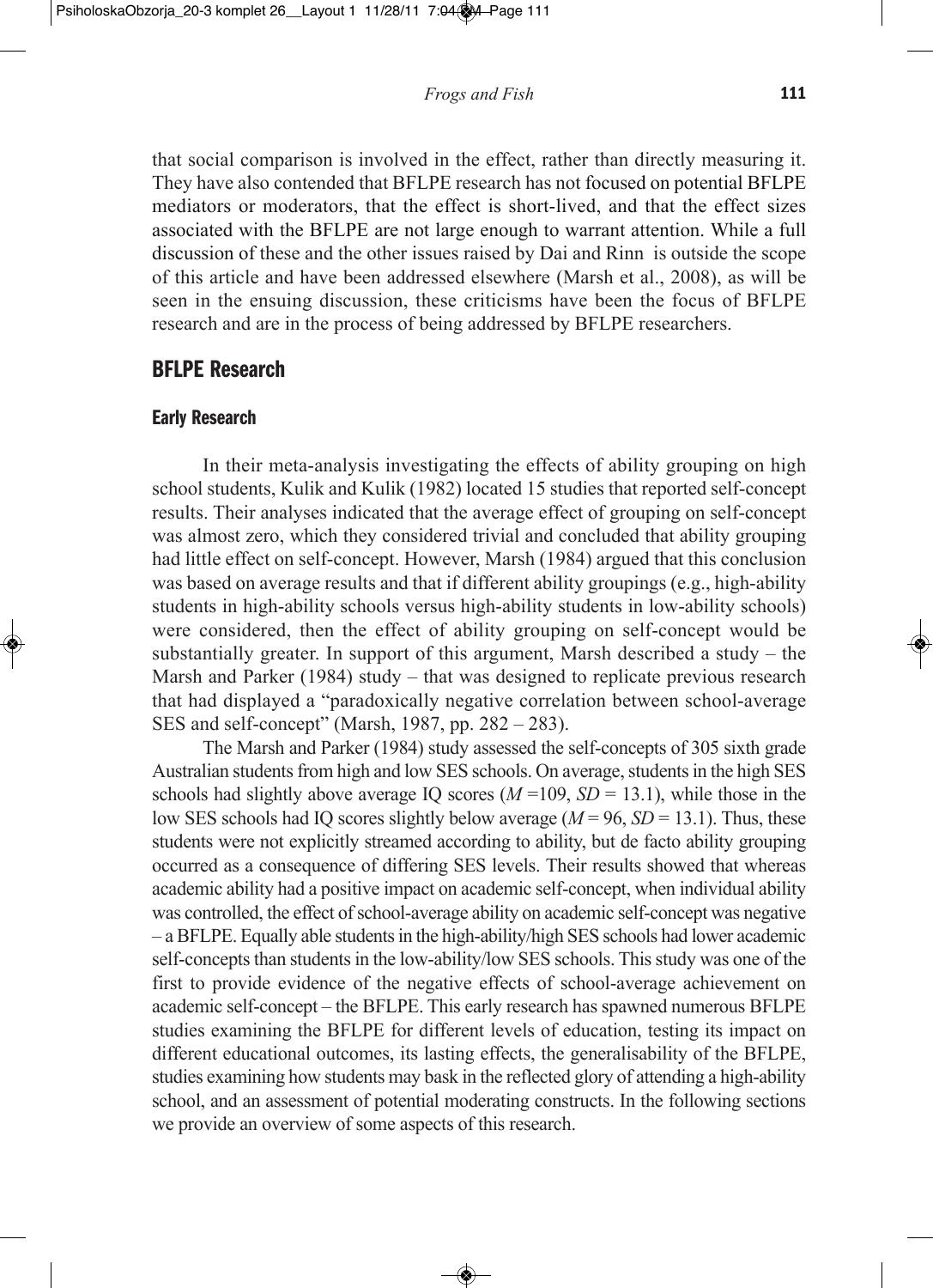# **The BFLPE at Different Levels of Education**

In addition to the Marsh and Parker (1984) study that demonstrated the existence of the BFLPE at the high school level, many other studies have shown that the BFLPE exists for high school students (e.g., 7th graders (Marsh, Kӧller, & Baumert, 2001); 10th graders, (Marsh, 1987); senior high students (Marsh, 1991)). However, the BFLPE has also been shown to be evident at the class level in primary schools. For example, Craven et al. (2000) contrasted the academic self-concepts of gifted students who attended streamed and mixed ability primary classes with those of students who attended special Gifted and Talented primary classes. Craven et al. (2000) found that compared to the gifted students in streamed and mixed ability classes, a greater decline in academic self-concept over time was reported by students in the special Gifted and Talented classes.

## **Relations between the BFLPE and Other Educational Outcomes**

In a re-analysis of the Youth in Transition data, Marsh (1987) demonstrated the BFLPE, and observed that equally able students in low-ability schools had higher grade point averages compared to students in high-ability schools. Marsh suggested that this frame of reference effect for grades, although separate, was a contributing factor to the BFLPE for academic self-concept.Additionally, as noted previously, compared to attending an average- or low-ability school, attending a high-ability school can have detrimental effects on general self-concept, grade point average, educational and occupational aspirations, and the likelihood of taking advanced English and math classes(Marsh, 1991). Furthermore, in their evaluation of students in Gifted and Talented classes and streamed and mixed ability primary classes, Craven et al. (2000) also examined student achievement and motivation. The Gifted and Talented students'scores were significantly more negative than those of the other two groups(streamed and mixed ability) for three ofsix motivational orientations, and the groups did not differ on achievement.

#### **Lasting Effects of the BFLPE**

Dain and Rinn (2008) claimed that there was no evidence to show that the BFLPE was long-lasting. However, studies have shown that the BFLPE is not a short-term effect (e.g., Marsh 1991; Marsh et al., 2001). For example, Marsh, Trautwein, Lüdtke, Baumert, and Köller (2007) conducted two large longitudinal studies examining the long-term stability and persistence of the BFLPE on German high school students. In the first study, 2,306 students were assessed in their last high school year and again two years later. At Time 1, the final year of high school, school-average achievement negatively predicted math self-concept. This was also the case at Time 2, two years after graduation from high school. Furthermore, controlling for the negative effect of school-average achievement on math self-concept at Time 1, school-average achievement continued to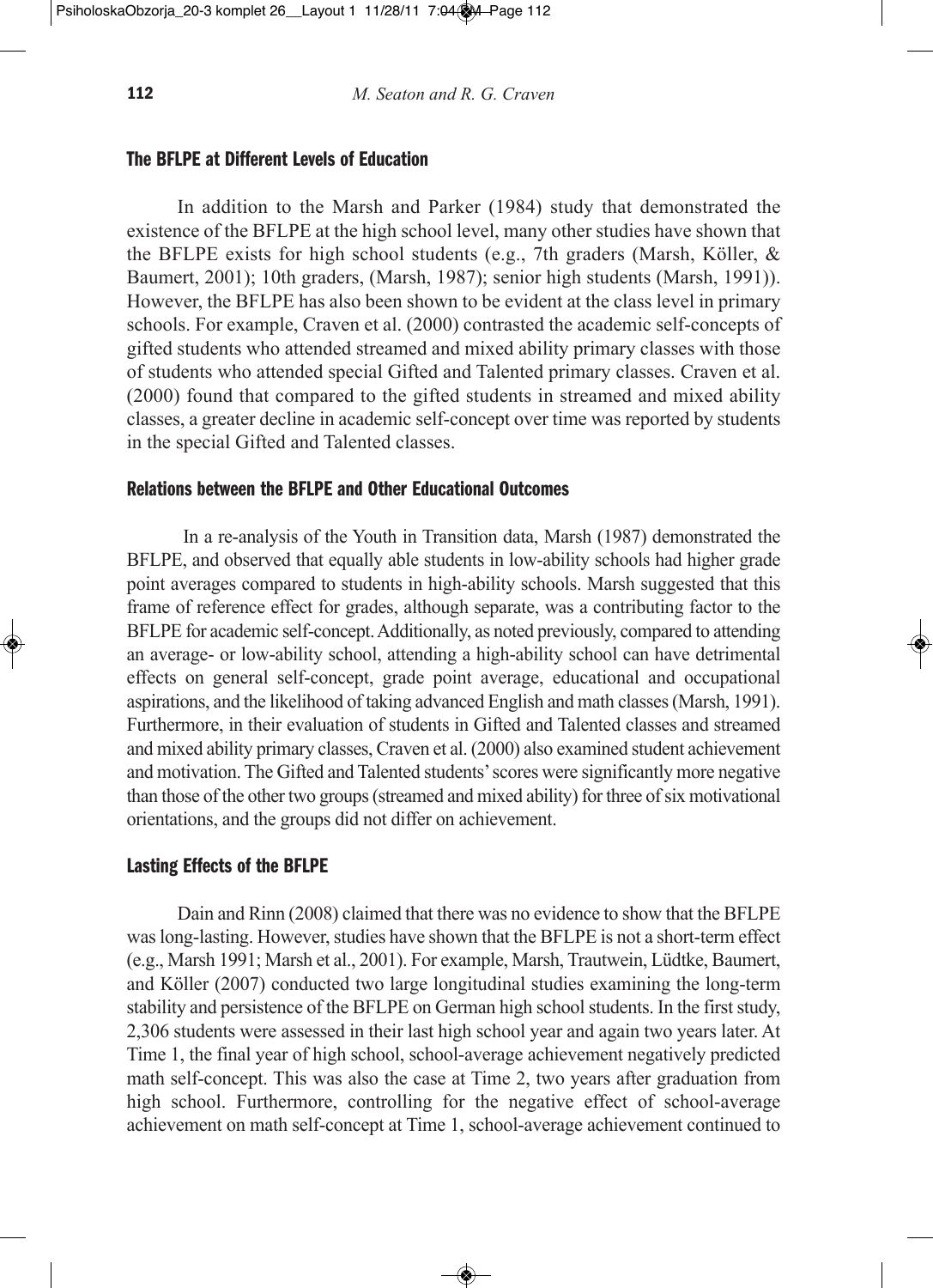significantly negatively predict math self-concept at Time 2, although the effect was small. Marsh et al. also demonstrated that the BFLPE wasstill occurring four years after students had left high school, attesting to the long lasting effects of the BFLPE.

## **Generalisability of the BFLPE**

One way to test the external validity of research findings is to establish whether they can be supported in different cultural settings. The BFLPE has been shown to be evident in Australia (e.g., Craven et al., 2000; Marsh, 2004; Marsh & Parker, 1984; Marsh, Chessor, Craven, & Roche, 1995), the United States (e.g., Marsh, 1987, 1991; Mulkey, Catsambis, Steelman, & Crain, 2005), Israel (Zeidner & Schleyer, 1998), Germany (Marsh et al., 2001), the United Kingdom (Ireson, Hallam, & Plewis, 2001; Tymms, 2001), and Hong Kong (Marsh et al., 2000). The validity of BFLPE findings was also supported by Marsh and Hau (2003), who undertook an extensive study of the BFLPE across 26 countries. However, most of the countries in this sample were economically developed and individualist nations. Seaton, Marsh, and Craven (2009) overcame thislimitation by examining the BFLPE in 41 countriesthat included nations that were culturally and economically diverse. Resultsindicated that there was evidence of the BFLPE in both collectivist and individualist cultures and in economically developing and developed nations, thereby validating its place as a pan-human theory. Interestingly, the effect size found in this study for the BFLPE was -.49. Although Dain and Rinn (2008) argued that BFLPE effect sizes "do not warrant a strong argument for the BFLPE" (p. 299), this effect size was "clearly large enough to be of theoretical and practical importance" (Seaton et al., 2009, p. 410).

# **Reflected Glory**

Marsh and his colleagues have also posited that the academic self-concepts of students attending academically selective schools may actually be enhanced simply because they had gained entry into such an academically elite school. Their reasoning was that these students might consider themselvesintelligent by virtue of the fact that they were in a school where the other students are highly intelligent (e.g., "If I am good enough to be in this selective school with all these other very smart students, then I must be very smart" (Marsh et al., 2000, p. 338)). They referred to this identification process as an assimilation or reflected glory effect. Conversely, students in academically selective schools may also use their classmates as a basis of comparison (e.g., "There are a lot of students better than I am so I must not be as good a student as I thought" (Marsh et al., 2000, p.338)), resulting in lower academic self-concepts. This contrast effect is the classic BFLPE.

This reflected-glory effect was investigated in a longitudinal study by Marsh et al. (2000). The study took place in Hong Kong where high schools are highly segregated on the basis of academic achievement. At the end of primary schooling, students are grouped according to ability on the basis of a public placement test (Wong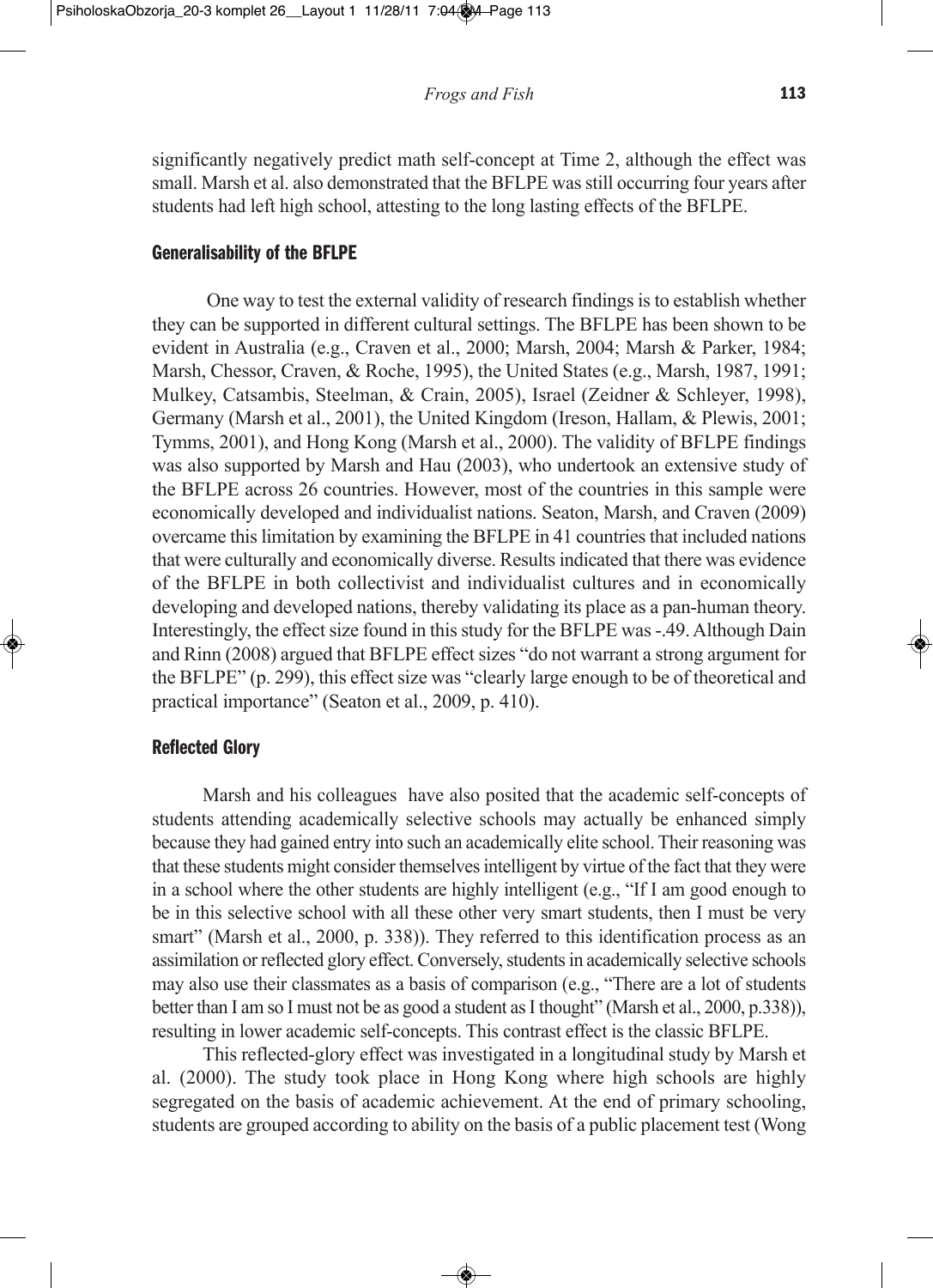& Watkins, 2001), and admission to one of Hong Kong's most prestigious high schools is much sought after. Marsh et al. surmised that the increase in social status gained for oneself and one's family by being admitted to one of these prestigious high schools (reflected glory) should outweigh the contrast effect (lower self-concepts in comparison to other higher ability students). However, consistent with other BFLPE research, they found that attending a high ability school had a negative effect on academic selfconcept (a contrast effect). They also found a positive, but weaker, counterbalancing effect. They concluded that this was an assimilation or reflected-glory effect from attending a school of higher status and that the BFLPE was the net result of the contrast and the assimilation effects. Moreover, Marsh et al. found that controlling for reflectedglory also resulted in a more negative BFLPE. This led these authors to advocate to BFLPE researchers that future studies should include measures of reflected glory.

#### **Moderators of the BFLPE**

Dai and Rinn (2008) criticized the BFLPE for not specifying "possible situational or personal variables that might moderate the BFLPE" (p. 291). However, this is not the case. The most often examined moderator of the BFLPE is individual ability. However, results generally show small or non-significant moderating effects that are not always consistent in direction. For example, Reuman (1989) demonstrated that for students of low-ability, between-class ability grouping resulted in higher academic self-concepts, but for high-ability students that type of grouping led to lower academic self-concepts. Conversely, although students of all ability levels displayed a BFLPE, Marsh and Rowe (1996) reported that it was average ability students who suffered the most. The general conclusion from studies investigating individual ability as a moderator has been that the BFLPE generalises across all ability levels.

Seaton, Marsh, and Craven (2010) conducted a comprehensive study of BFLPE moderators, in which the generalizability and robustness of the BFLPE was evaluated across 16 individual student characteristics. The 16 constructs covered two broad areas: socio-economic status and academic self-regulation (e.g., motivation, self-efficacy, study methods, and behaviour; see Zimmerman, 1994, 1998, for the theoretical framework used). Of the 16 constructs, only three were found to moderate the BFLPE. Results indicated that students who reported being highly anxious, who used surface learning as a method of self-regulation, or who endorsed a cooperative orientation suffered more from the BFLPE. Overall, the authors concluded that results provided "support for the generalizability of the BFLPE and suggest that students are more similar than different in relation to the BFLPE" (p. 36).

## **Social Comparison**

Another of Dai and Rinn's (2008) criticisms was that "the BFLPE research program has had minimal contact with the social comparison literature" (p. 290).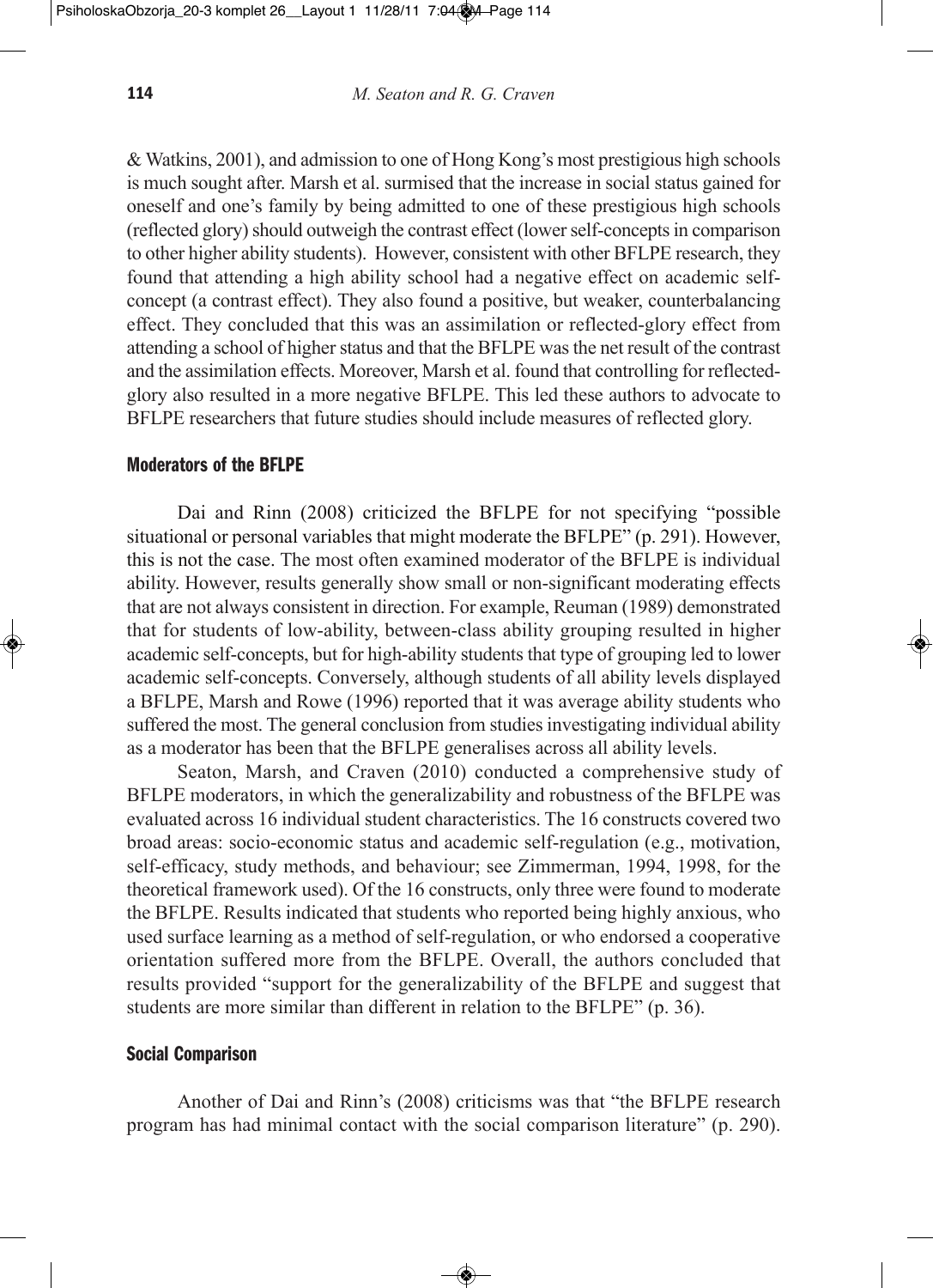However, one of the most important advances in BFLPE research has been to link it with social comparison theory. Researchers (e.g., Marsh & Hau, 2003) have claimed that social comparison is at the heart of the BFLPE. It was argued that students used comparisons of achievement with their classmates as one way to evaluate their performance. Moreover, it was further hypothesised that it was these comparisons with classmates, forced on students by virtue of attending schools where ability levels are high, which led to lowered self-concepts. Given students in high-ability classes and schools have other high-ability classmates with whom to compare their achievements (upward comparisons), it was argued that these upward comparisons with high-achieving classmates were at the root of the BFLPE.

The first study to investigate the link between the two theories was made in 2008. This study (Seaton et al., 2008) reanalysed two social comparison studies from a BFLPE perspective. These studies (Blanton, Buunk, Gibbons, & Kuyper, 1999; Huguet, Dumas, Monteil, & Genestoux, 2001) had shown that students who made comparisons with classmates whose performance was better than theirs' (upward comparisons) performed better themselves on subsequent tests, but the comparisons had no effect on self-evaluations. Herein lay the problem: If upward comparisons can have positive benefits (better performance) how can they also be associated with lower academic self-concepts (the BFLPE)? Results from the reanalysis of the data from these two studies indicated that the negative effects of the BFLPE co-existed with, but were not moderated by, selected upward comparisons with individual students that improved performance.

The Seaton et al. (2008) study was limited as it did not include appropriate measures of academic self-concept or achievement. Hence, a further study was conducted by Huguet et al. (2009) to address these limitations. Huguet et al. found that when students' comparisons with their classmates as a whole were controlled for, the BFLPE was eliminated. Additionally, the BFLPE co-existed with assimilative and contrastive effects of selected upward social comparisons with individuals on academic self-concept. As Huguet et al. concluded, the BFLPE "is rooted in *how students compare with their class taken as a whole*, a comparison which proved to be more invidious as class average ability increased" (p. 26). This study is important as it was the first study to demonstrate that the roots of the BFLPE were in social comparison.

# **Experimental BFLPE Studies**

Due to the nature of the sample in BFLPE studies it is very difficult, if not impossible, to undertake experimental empirical research: Random assignment of students to either an academically selective school or a non-selective school is, ethically (among other considerations), not an option. However, some experimental studies have been conducted. While school aged students have not been the participants in these studies, studies that utilise an experimental methodology are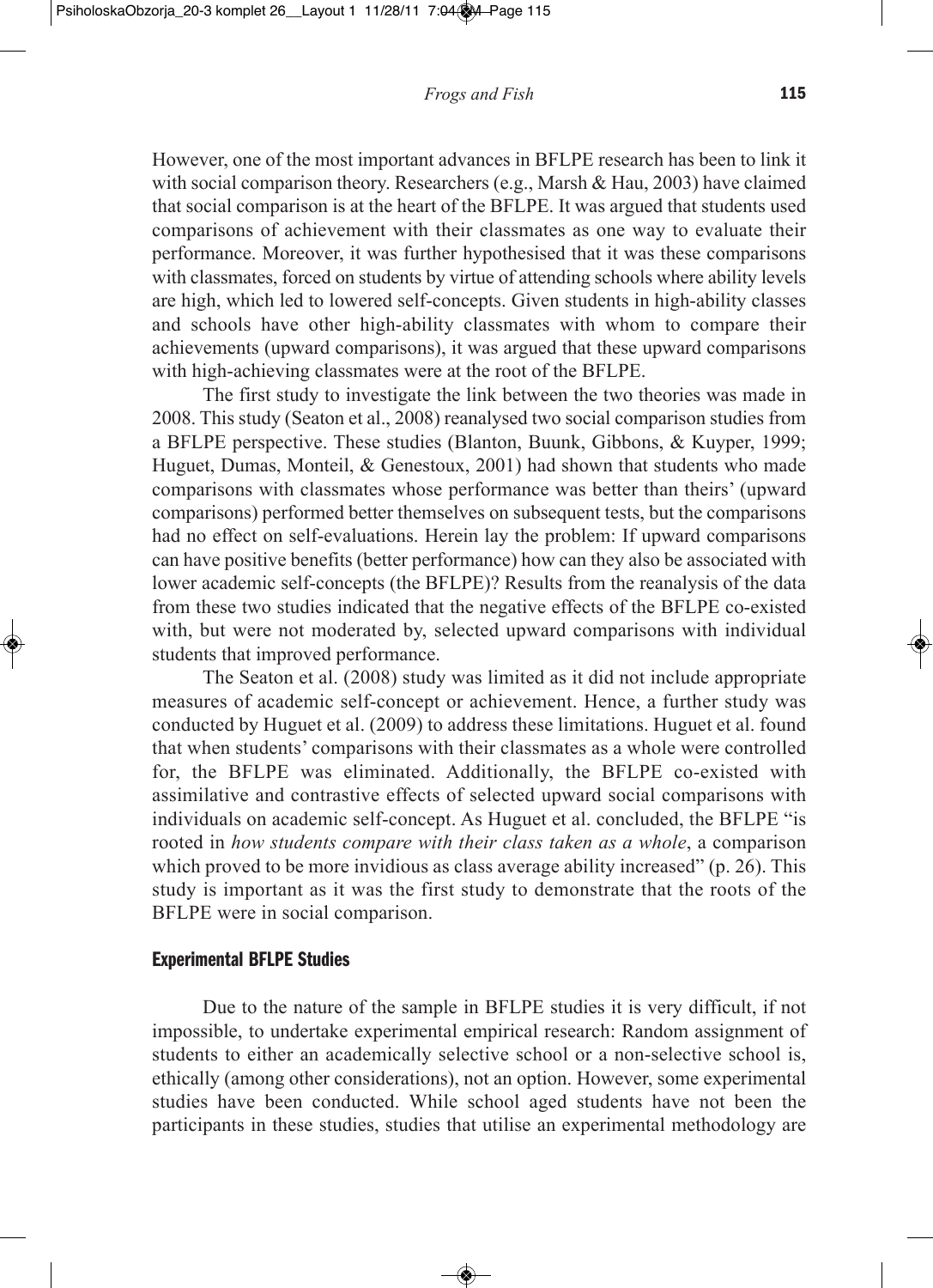nonetheless important in advancing knowledge of the BFLPE.

McFarland and Buehler (1995) were intrigued by the paradox that they saw in BFLPE findings that showed that high-performing students in a poorly performing peer group (a school that performs less well academically) had higher self-evaluations than students ofsimilar ability in a well performing peer group (a school that performs well academically). Using university students as participants, they performed four laboratory studies in which they manipulated feedback about the performance of individuals within a group and the overall group's performance. They found that the BFLPE was strongest among people "with lower collective self-esteem, an individualistic cultural heritage, or a weaker bond toward a particularsocial group" (p. 1055). Furthermore, an asymmetry occurred for those who had a strong bond towards their group. These people seemed able to focus on their own performance when they themselves performed well in comparison to the group and to focus on the group's performance when they did poorly compared to the group. The authors concluded that this ability to re-focus depending on one's standing vis-a-vis the group may be protective of self-concept. This finding may be especially important for future intervention studies aimed at reducing the negative consequences of the BFLPE.

Alicke, Zell, and Bloom (2010) conceptualised the BFLPE within what they termed the *local dominance effect*: The tendency of people to rely more heavily on easily accessible local comparison information when self-evaluating rather than on more general comparison data from a larger population. Their participants were university students. Performance feedback for a local group (5 people) and a more general group (10 people) was manipulated. Resultsindicated that people favoured the local information over that of the larger group. Moreover, within the local groups, those who were told that they had performed well in a low-ability group had significantly higher self-evaluations than participants of (bogus) equal ability who had performed poorly in a high-ability group. Hence, Alicke et al. were able to demonstrate the existence of the BFLPE experimentally.

### **Directions for Future Research**

The BFLPE has come a long way since Davis'frog pond study. Although the BFLPE has been extended to other areas (e.g., Chanal, Marsh, Sarrazin, & Bois, 2005 demonstrated the BFLPE in gymnastics and Trautwein et al., 2006 showed that the BFLPE occurred for academic interest), there are still many questions that remain unanswered. For example, in regard to social comparison processes Marsh et al. (2008) have suggested that BFLPE studies should place more emphasis on comparison strategies used when students select an individual for comparison. Perhaps focussing on how individuals actively regulate their comparisons and how developmental trends affect the BFLPE may prove fruitful. Additional moderators could also be examined. Perhaps the BFLPE may be moderated by different psychosocial constructs (e.g., motivational orientations, academic resilience, sense of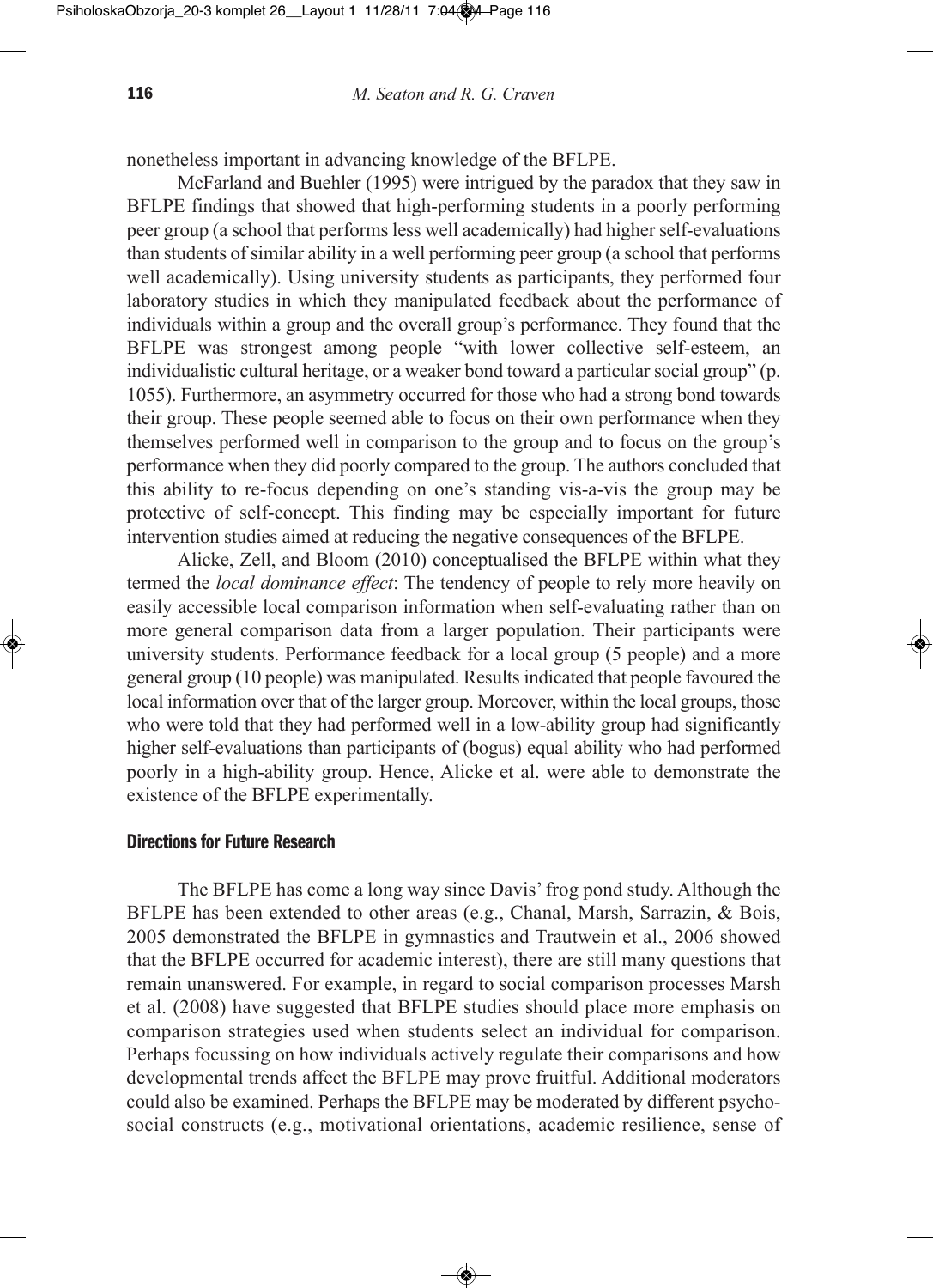school belonging, personality, mental health). For example, perhaps students who are more neurotic will suffer more from the BFLPE, but those who are more conscientious or open to new experiences will suffer less. Perhaps the BFLPE will be reduced for more resilient students, but be heightened for those who are generally highly anxious or depressed. Further research is needed to elucidate these issues. In addition, it would be useful to extend BFLPE research into other settings such universities and employment settings.

#### **Concluding Comments**

Since the Marsh and Parker study of 1984, we have learned a great deal about the BFLPE. We now know that it affects children at all stages of their academic life whether they hail from a collectivist or an individualist culture, or an economically developing or developed nation. The BFLPE is also long-lasting, has effects on other academic outcomes, and is not ameliorated by any of the constructs that have been tested to date. Moreover, there is an element of reflected glory within the BFLPE and the existence of the BFLPE has been demonstrated experimentally. Finally, the BFLPE has been shown to have its theoretical basis in how students compare with their classmates as a whole and in a recent paper it was described, not just as an effect, but as a theory (Seaton et al., 2009). Throughout the years, the BFLPE has been a topical and controversial subject in education circles and much more remains to be done to fully understand and address its effects.

# **References**

- Alicke, M., Zell, E., & Bloom, D. L. (2010). Mere categorisation and the frogpond effect. *Psychological Science, 21*, 174–177.
- Blanton, H., Buunk, B. P., Gibbons, F. X., & Kuyper, H. (1999). When better-than -others compare upward: Choice of comparison and comparative evaluation as independent predictors of academic performance. *Journal of Personality and Social Psychology, 76*(3), 420–430.
- Bong, M., & Skaalvik, E. M. (2003). Academic self-concept and self-efficacy: How different are they really? *educational Psychology Review, 15*(1), 1–40.
- Chanal, J. P., Marsh, H. W., Sarrazin, P. G., & Bois, J. E. (2005). Big-fish-littlepond effects on gymnastics self-concept: Social comparison processes in a physical setting. *Journal of Sport & exercise Psychology, 27*, 53–70.
- Craven, R. G., Marsh, H. W., & Print, M. (2000). Gifted, streamed and mixedability programs for gifted students: Impact on self-concept, motivation, and achievement. *Australian Journal of education, 44*(1), 51–75.
- Dai, D. Y., & Rinn, A. N. (2008). The big-fish-little-pond effect: What do we know and where do we go from here? *Educational Psychology Review*. doi:10.1007/s10648-008-9074-7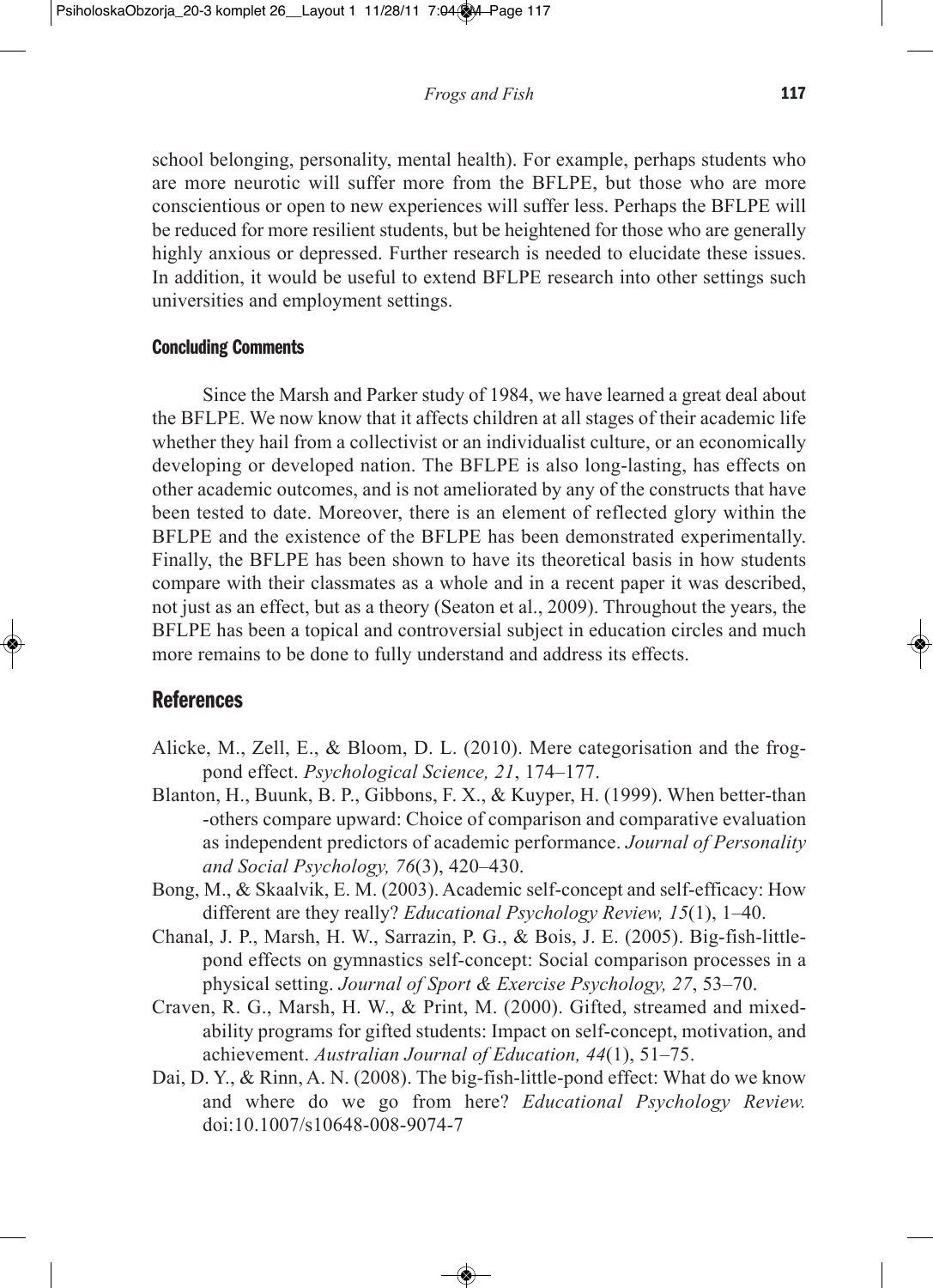- Davis, J. (1966). The campus as a frogpond: An application of the theory of relative deprivation to career decisions for college men. *American Journal of Sociology*, *72*, 17–31.
- Guay, F., Marsh, H. W., & Boivin, M. (2003). Academic self-concept and academic achievement: Developmental perspectives on their causal ordering. *Journal of educational Psychology, 95*(1), 124–136.
- Huguet, P., Dumas, F., Monteil, J. M., & Genestoux, N. (2001). Social comparison choices in the classroom: further evidence for students' upward comparison tendency and its beneficial impact on performance. *european Journal of Social Psychology, 31*, 557–578.
- Huguet, P., Dumas, F., Marsh, H. W., Regner, I., Wheeler, L., Suls, J., et al. (2009). Clarifying the role of social comparison in the big-fish-little-pond effect (BFLPE): An integrative study. *Journal of Personality and Social Psychology, 97*(1), 156–170.
- Ireson, J., Hallam, S., & Plewis, I. (2001). Ability grouping in secondary schools: Effects on pupils'self-concepts. *British Journal of educational Psychology, 71,* 315–326.
- Kulik, C. C., & Kulik, J. A. (1982). Effects of ability grouping on secondary school students: A meta-analysis of evaluation findings. *American Educational Research Journal, 19*(3), 415–428.
- Marsh, H. W. (1984). Self-concept, social comparison, and ability grouping: A reply to Kulik and Kulik. *American educational Research Journal, 21*(4), 799–806.
- Marsh, H. W. (1987). The big-fish-little-pond effect on academic self-concept. *Journal of educational Psychology, 79*(3), 280–295.
- Marsh, H. W. (1990). The structure of academic self-concept: The Marsh/Shavelson model. *Journal of educational Psychology, 82*(4), 623–636.
- Marsh, H. W. (1991). Failure of high ability schools to deliver academic benefits commensurate with their students' ability levels. *American Educational Research Journal, 28*(2), 445–480.
- Marsh, H. W. (2004). Negative effects of school-average achievement on academic self-concept: A comparison of the big-fish-little-pond effect across Australian states and territories. *Australian Journal of Education, 48*(1), 5–26.
- Marsh, H. W. (2007). *Self-concept theory, measurement and research into practice: The role of self-concept in educational Psychology*. Leicester, UK: British Psych Society.
- Marsh, H. W., Chessor, D., Craven, R. & Roche, L. (1995). The effects of gifted and talented programs on academic self-concept: The big fish strikes again. *American educational Research Journal, 32*(2), 285–319.
- Marsh, H. W., & Craven. R. G. (2006). Reciprocal effects of self-concept and performance from a multidimensional perspective. Beyond seductive pleasure and unidimensional perspectives. *Perspectives on Psychological Science*, *1*(2), 133–163.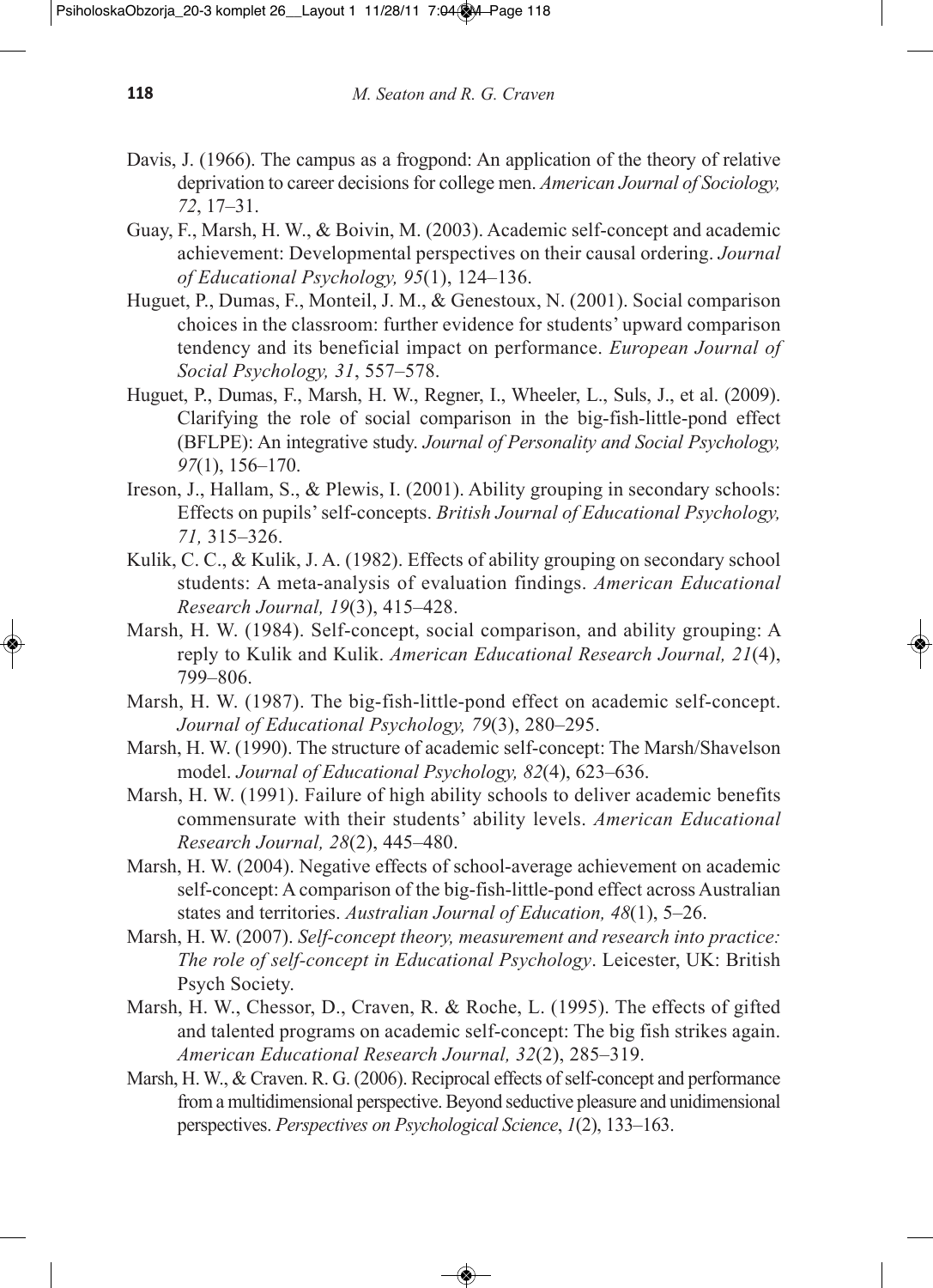- Marsh, H. W., & Hau, K. (2003). Big-fish-little-pond-effect on academic selfconcept. A cross-cultural (26 country) test of the negative effects of academically selective schools. *American Psychologist, 58*(5), 364–376.
- Marsh, H. W., Koeller, O., & Baumert, J. (2001). Reunification of East and West German school systems: Longitudinal multilevel modeling study of the bigfish-little-pond effect on academic self-concept. *American Educational Research Journal, 38*(2), 321–350.
- Marsh, H. W., Kong, C. K. & Hau, K. (2000). Longitudinal multilevel models of the Big-Fish-Little-Pond Effect on academic self-concept: Counterbalancing contrast and reflected glory effects in Hong Kong schools. *Journal of Personality and Social Psychology, 78*, 337–349.
- Marsh, H. W. & Parker, J. W. (1984). Determinants of student self-concept: Is it better to be a relatively large fish in a small pond even if you don't learn to swim as well? *Journal of Personality and Social Psychology, 47*(1), 213–231.
- Marsh, H. W., & Rowe, K. J. (1996). The negative effects of school-average ability on academic self-concept: An application of multilevel modeling. *Australian Journal of education, 40*, 65–87.
- Marsh, H. W., Seaton, M., Trautwein, U., Lüdtke, O., Hau, K. T., O'Mara, A. J., & Craven, R. G. (2008). The big-fish-little-pond-effect stands up to critical scrutiny: Implications for theory, methodology, and future research. *educational Psychological Review, 20*(3), 319–350.
- Marsh, H. W., Trautwein, U., Lüdtke, O., Baumert, J. & Köller, O. (2007). Big fish little pond effect: Persistent negative effects of selective high schools on self-concept after graduation. *American educational Research Journal*, *44*, 631–669.
- Marsh, H. W., Trautwein, U., Lüdtke, O., Köller, O., & Baumert, J. (2005). Academic Self-Concept, Interest, Grades, and Standardized Test Scores: Reciprocal Effects Models of Causal Ordering. *Child Development, 76*(2), 397–416.
- Marsh, H. W., & Yeung, A. S. (1997). Causal effects of academic self-concept on academic achievement: Structural equation models of longitudinal data. *Journal of educational Psychology, 89*(1), 41–54.
- McFarland, C., & Buehler, R. (1995). Collective self-esteem as a moderator of the frog-pond effect in reactions to performance feedback. *Journal of Personality and Social Psychology, 68*(6), 1055–1070.
- Muijs, R. D. (1997). Predictors of academic achievement and academic selfconcept: a longitudinal perspective. *British Journal of educational Psychology, 67*, 263–277.
- Mulkey, L. M., Catsambis, S., Steelman, L. C., & Crain, R. L. (2005). The longterm effects of ability grouping in mathematics: A national investigation. *Social Psychology of education, 8*, 137–177.
- Reuman, D. A. (1989). How social comparison mediates the relation between ability-grouping practices and students' achievement expectancies in mathematics. *Journal of educational Psychology, 81*(2), 178–189.